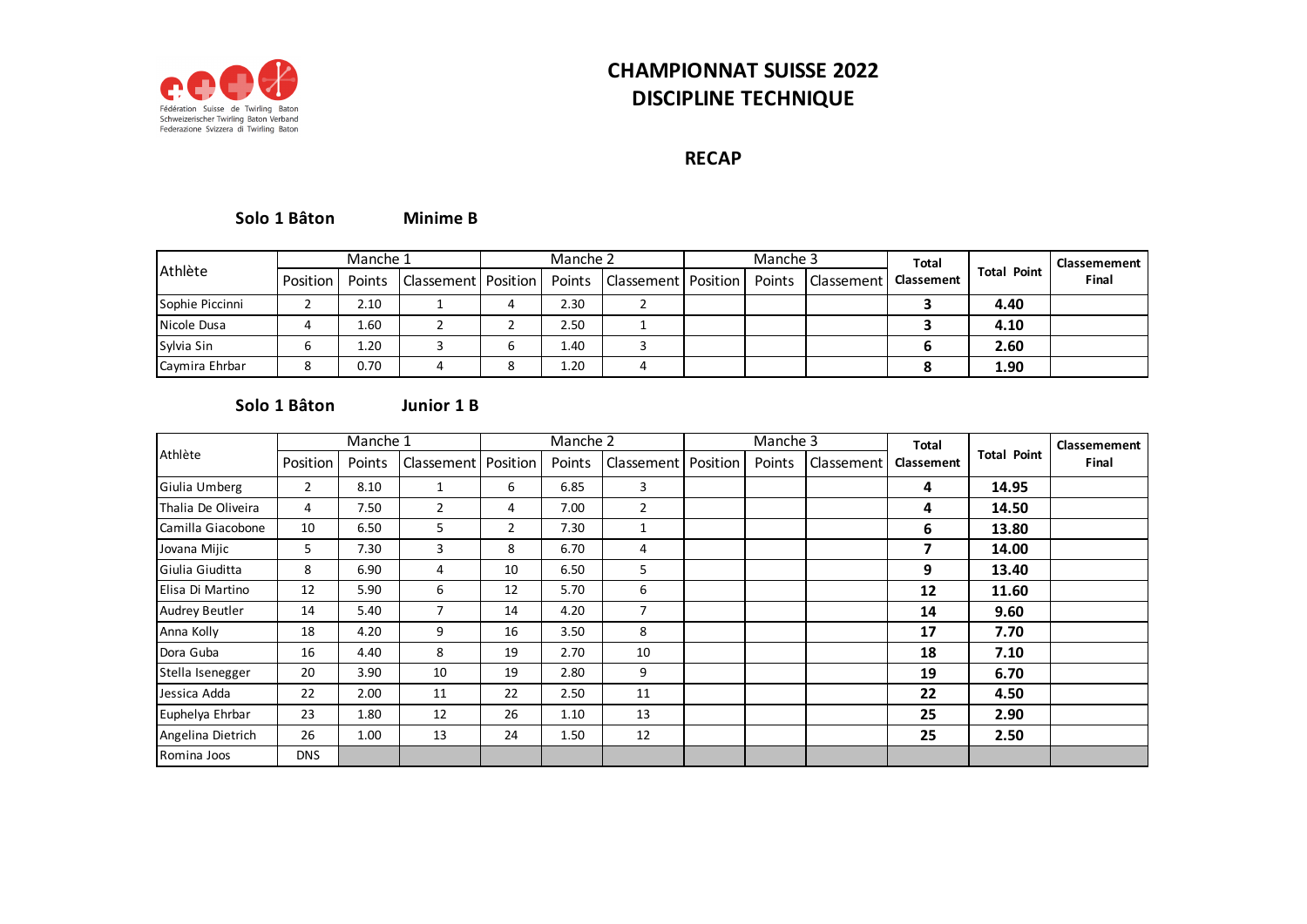

# **CHAMPIONNAT SUISSE 2022 DISCIPLINE TECHNIQUE**

### **RECAP**

#### **Junior 2 A Solo 1 Bâton**

| Athlète        | Manche 1 |        |                       | Manche 2 |        |                         | Manche 3 |            | <b>Total</b>      |                    | Classemement |
|----------------|----------|--------|-----------------------|----------|--------|-------------------------|----------|------------|-------------------|--------------------|--------------|
|                | Position | Points | Classement   Position |          | Points | l Classement   Position | Points   | Classement | <b>Classement</b> | <b>Total Point</b> | Final        |
| Ophélie Brandt |          | 9.50   |                       |          | 8.70   |                         |          |            |                   | 18.20              |              |
| Laura Beutler  |          | 3.50   |                       |          | 9.40   |                         |          |            |                   | 17.90              |              |

#### **Junior 2 B Solo 1 Bâton**

| Athlète        |          | Manche 1 |            | Manche 2 |        |                             | Manche 3 |        |            | Total      |                       | Classemement |
|----------------|----------|----------|------------|----------|--------|-----------------------------|----------|--------|------------|------------|-----------------------|--------------|
|                | Position | Points   | Classement | Position | Points | <sup>'  </sup> Classement د | Position | Points | Classement | Classement | <b>Total</b><br>Point | Final        |
| Alisha Bellido |          | 5.30     |            |          | 6.30   |                             |          |        |            |            | 12.60                 |              |

#### **Senior B Solo 1 Bâton**

| Athlète          | Manche 1 |        |                       | Manche 2 |        |                       | Manche 3 |            | <b>Total</b>      | <b>Total Point</b> | Classemement |
|------------------|----------|--------|-----------------------|----------|--------|-----------------------|----------|------------|-------------------|--------------------|--------------|
|                  | Position | Points | Classement   Position |          | Points | Classement   Position | Points   | Classement | <b>Classement</b> |                    | Final        |
| Adriana Martinho |          | 5.10   |                       |          | 4.90   |                       |          |            |                   | 10.00              |              |
| Luana Jäggli     |          | 4.30   |                       |          | 4.20   |                       |          |            |                   | 8.50               |              |

**Senior Elite Solo 1 Bâton**

| Athlète       |          | Manche 1     |            |          | Manche 2 |            |          | Manche 3 |            | <b>Total</b>      | <b>Total</b> | Classemement |
|---------------|----------|--------------|------------|----------|----------|------------|----------|----------|------------|-------------------|--------------|--------------|
|               | Position | Points       | Classement | Position | Points   | Classement | Position | Points   | Classement | <b>Classement</b> |              | Final        |
| Marina Licini |          | 10F<br>JU.JU |            |          | 11.20    |            |          |          |            |                   | 21.70        |              |